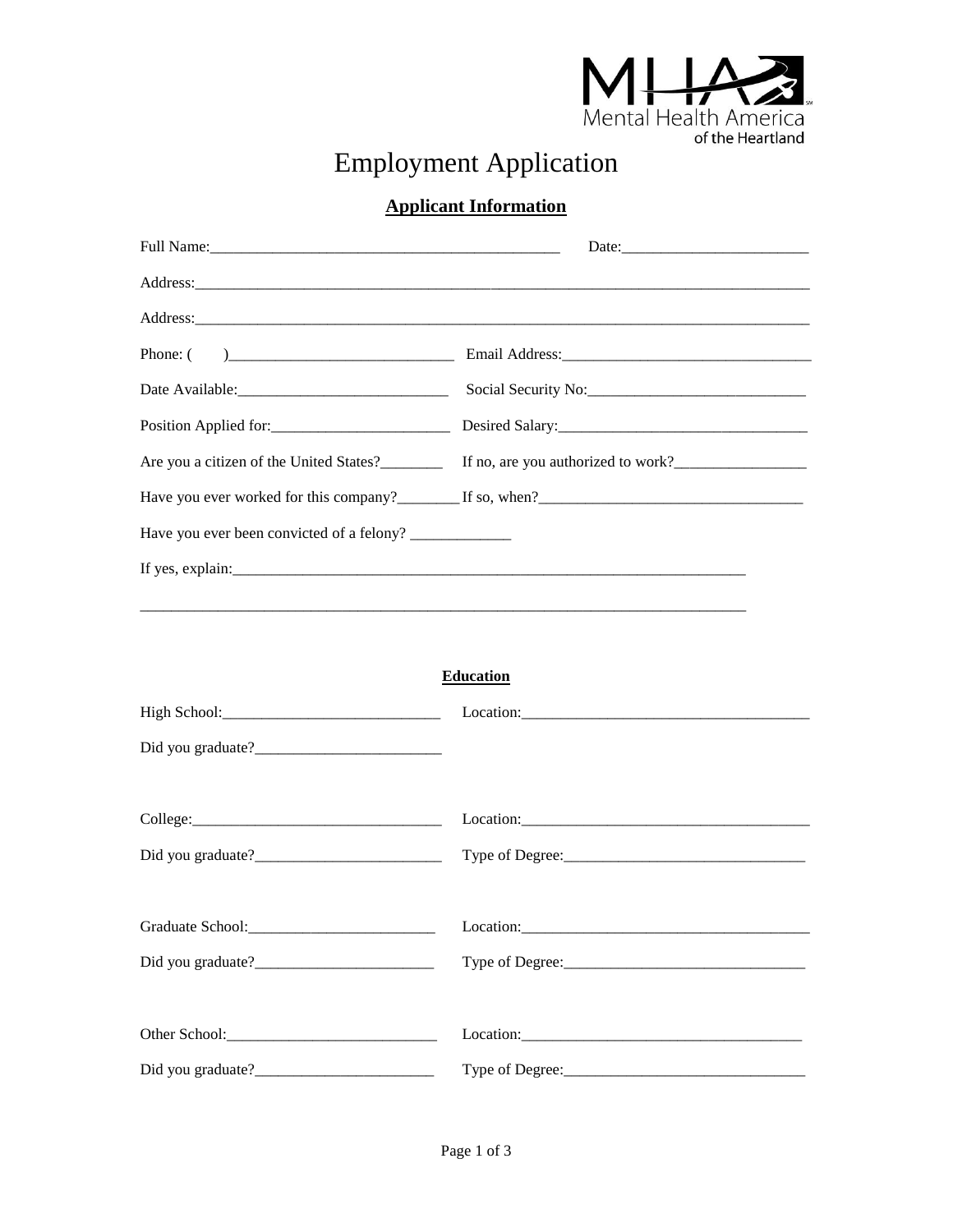

## **Previous Employment**

| Reason for Leaving: 2008 and 2008 and 2008 and 2008 and 2008 and 2008 and 2008 and 2008 and 2008 and 2008 and 2008 and 2008 and 2008 and 2008 and 2008 and 2008 and 2008 and 2008 and 2008 and 2008 and 2008 and 2008 and 2008 |                                                                    |
|--------------------------------------------------------------------------------------------------------------------------------------------------------------------------------------------------------------------------------|--------------------------------------------------------------------|
|                                                                                                                                                                                                                                |                                                                    |
|                                                                                                                                                                                                                                |                                                                    |
|                                                                                                                                                                                                                                |                                                                    |
|                                                                                                                                                                                                                                |                                                                    |
| Supervisor:                                                                                                                                                                                                                    |                                                                    |
|                                                                                                                                                                                                                                |                                                                    |
|                                                                                                                                                                                                                                |                                                                    |
|                                                                                                                                                                                                                                |                                                                    |
|                                                                                                                                                                                                                                |                                                                    |
|                                                                                                                                                                                                                                |                                                                    |
|                                                                                                                                                                                                                                | May we contact your former supervisor for a reference?<br><u> </u> |